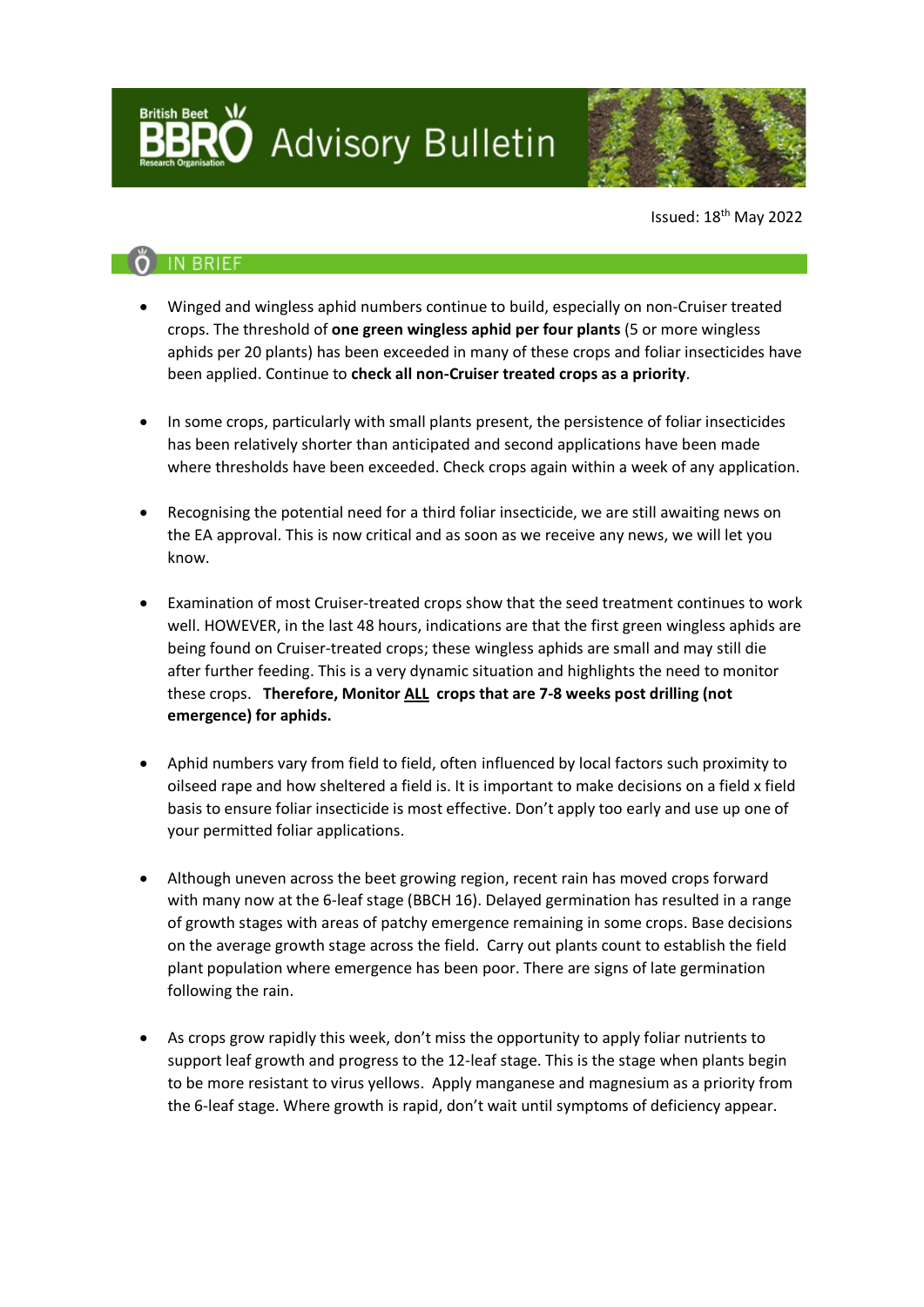- A range of symptoms of damage due to leaf feeding insects (flea beetle, pygmy beetle, leaf miner and thrips) have been found. This is occurring more commonly in non-Cruiser treated crops. Numbers of beneficials are increasing, so any treatment with pyrethroidbased insecticide should be avoided where at all possible to minimise resistance issues and the effects on beneficials.
- Many crops have had their T1 & T2 herbicides. Where crop growth stages are variable be careful with your choice of herbicides; rate of use and use of adjuvants. Be mindful of the conditions that may increase susceptibility to herbicide damage. This is especially important for herbicides containing lenacil.

### **ADVISORY**

**Aphids** - Check the aphid survey data and aphid distribution map on BBROPlus regularly for the latest update [\(https://plus.bbro.co.uk/on-farm/member-area/\)](https://plus.bbro.co.uk/on-farm/member-area/). Use this as a guide only and not a substitute for checking your own individual crops.



*Fig 1: Aphid map as of 18/5/2022*

Increasing numbers of winged aphids are being caught in the BBRO yellow water pan traps (and the regional suction trap network) and a high proportion of these are now being identified as Myzus persicae. This is the principal vector of virus yellows.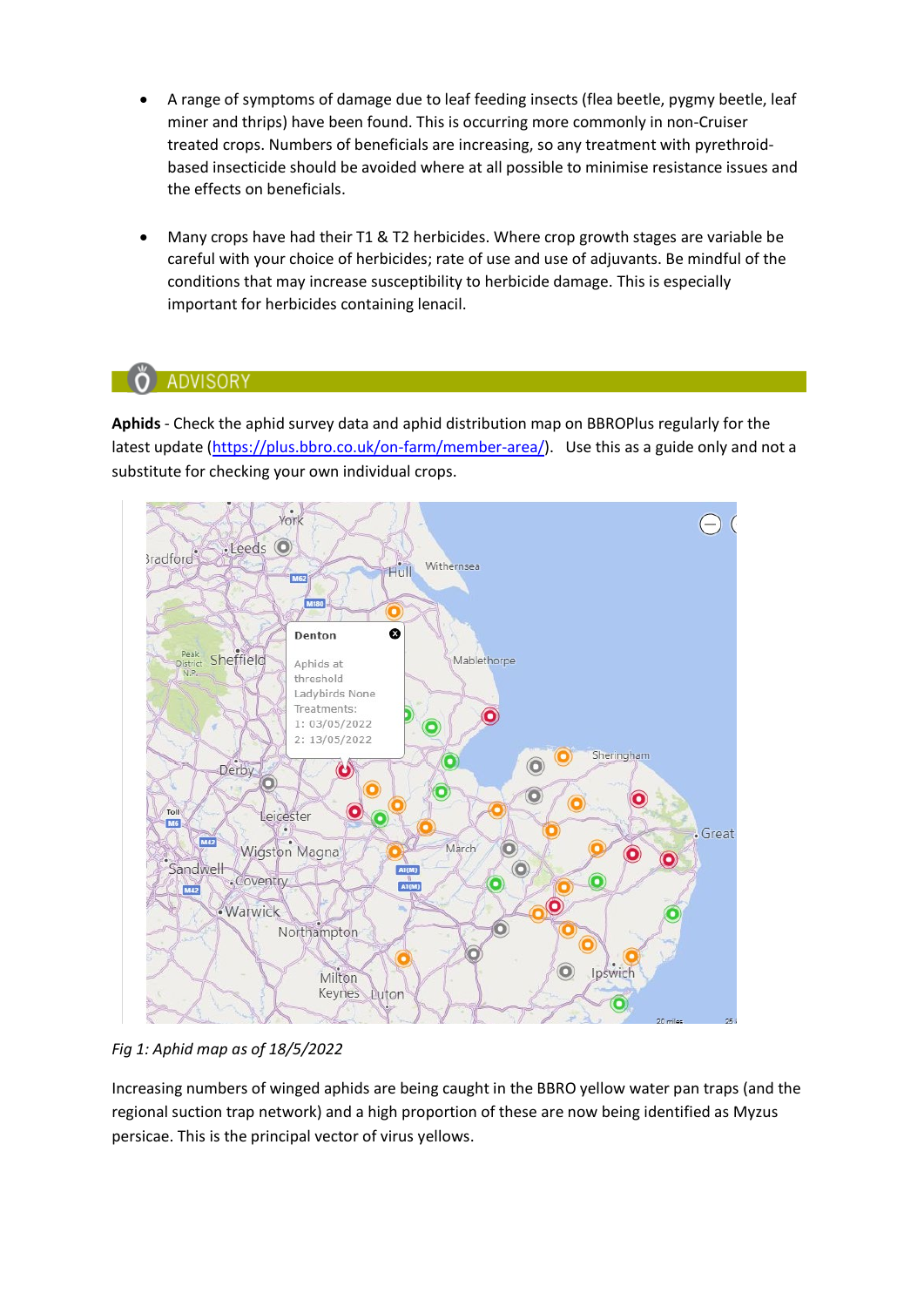**For non-Cruiser treated crops two sprays are currently approved: flonicamid or acetamiprid. These can be applied in any order**.

**BUT REMEMBER if you need to spray (if above threshold) on Cruiser treated crop you must start with flonicamid (Teppeki or Afinto). Only one spray of Teppeki or Afinto is permissible, not of one of each.**

Do not reduce rates and ensure water volumes of both Insyst (Afinto) and Tepekki are in the label recommended range of 200-500l/ha.

Efficacy of foliar insecticides is being reported as less than anticipated, particularly on smaller crops. This maybe in part due to the challenge of treating small plants and the recent dry conditions, as well as the large number of aphids currently moving into crops on a daily basis. Check crops again within a week of any application.

**Herbicides** – rain has activated many residual herbicides and they should now provide good weed control. Some larger broad-leaved weeds and grass weeds have established and may need treatment. Target post-emergence black-grass control at small plants (1-3 leaf stage). Control is reduced once black-grass plants have begun to tiller. Clethodim can provide useful control of blackgrass.

Where crop growth stage is variable and/or where crops are showing signs of stress or pest damage, continue to be cautious with your choice of actives, rates, and adjuvants in order to avoid herbicide damage.

In general, great caution should be taken if considering tank mixing herbicides. BBRO generally advise against tank mixing foliar insecticides and herbicides as it is quite likely the efficacy of one or both partners will be compromised by not applying at the right time or conditions. Do not compromise on water volumes as these may be different and check on the compatibility of different partner products.

Bayer provide a tank mixing guide on the use of Betanal Tandem with insecticides (Insyst and Teppeki) but it is important to check this on a product by product basis.

**Nutrition -** Rapidly growing crops, especially where most plants are at the 6-leaf stage will be ready for their first manganese and magnesium applications. Where plants are only growing slowly, and leaves are still small, these are probably best left longer to develop greater leaf area for foliar uptake.

Managnese is key to supporting rapid leaf growth. Target a minimum of 1-2 applications during early canopy growth starting from BBCH 14-16 (4-6 leaf stage) repeating at 7-14 days. Target 1 kg Mn/ha in normal growing conditions and 2 kg Mn/ha where there is a higher likelihood of deficiency, such as rapidly growing crops (all soil types) and/or organic & sandy soils, high pH, after liming and fluffy seedbeds. Remember symptoms can be transient depending on the growing conditions but apply at the first sigsn of symtoms, don't wait for severe symtoms to develop.

Crops on dry, light or thin soils, or in low organic matter, may also benefit from foliar sulphur if not applied in the base dressing. Foliar boron may also be an option on light, low organic matter/calcareous soils, especially where the soil remains dry.